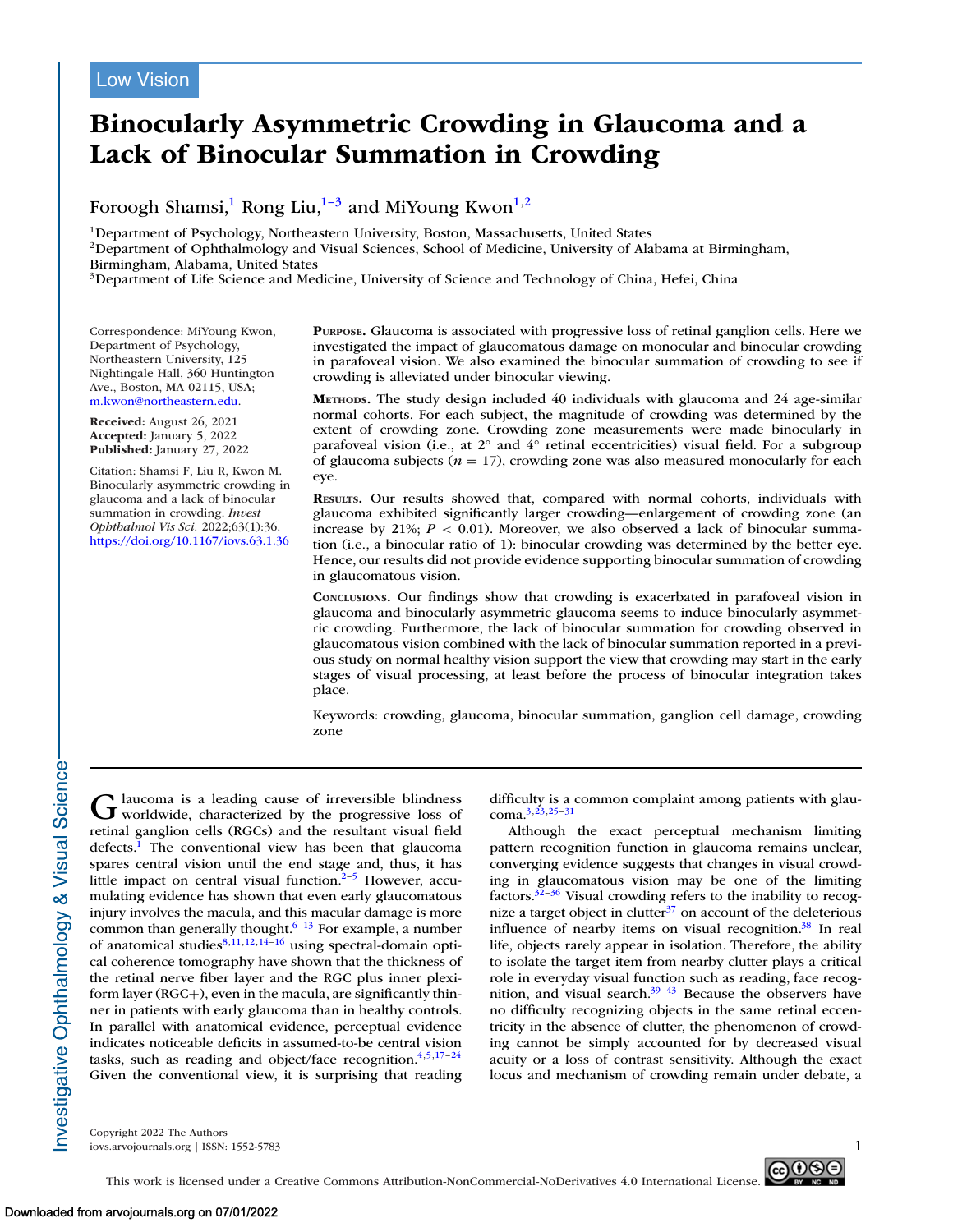popular explanation is that features of the target and flankers are integrated inappropriately due to a large integration zone (or perceptive pooling region), which results in relevant features being perceptually indistinguishable.<sup>44-51</sup> Crowding grows with increasing retinal eccentricity as the receptive (perceptive) field size increases in the periphery (i.e., scale shift). $37,52,53$  Although very little crowding exists in normal central/parafoveal vision, $54$  some clinical conditions like amblyopia manifest noticeably increased foveal crowding, which correlates with reading rate[.39,55,56](#page-8-0) Hence, crowding, particularly in the central visual field, can be a good indicator of a person's everyday visual function.

Thus, the current study was undertaken to examine whether crowding is indeed exacerbated in parafoveal vision of glaucomatous eyes (i.e., the central 8° visual field), the visual field relevant to daily visual function. The relationship between crowding and glaucomatous damage was investigated in two ways: a between-subjects study design comparing crowding between patients with glaucoma and agesimilar normal controls and a within-subjects study design comparing crowding between the worse eyes and the better eyes of patients with glaucoma. We, thus, hypothesized that the parafoveal crowding would be significantly larger in the glaucomatous vision compared with the age-matched normal vision and in the worse eye compared with the better eye.

Furthermore, because glaucoma is often bilateral and asymmetry is common, this binocularly asymmetry in glaucomatous damage provides us with a unique opportunity to explore the binocular summation of crowding. Binocular summation refers to an increase in binocular performance over monocular performance that is often quantified as a ratio of visual performance or sensitivity of the binocular to that of the better eye. $57-59$  Previous studies on contrast sensitivity or visual acuity have reported binocular summation ratio of 1.4 (i.e., a 40% increase in binocular condition) or beyond in normal vision.<sup>58,60-62</sup>

However, little is known about how the crowding effect is integrated between two eyes. Thus, the secondary aim of the current study was to explore the mechanism of binocular summation in crowding.

To this end, we assessed binocular crowding in both patients with glaucoma  $(n = 40)$  and in age-similar normal controls (*n* = 24). Crowding was assessed with a well-established method: the spatial extent of crowding (i.e., threshold spacing between the target and flankers required to yield a criterion recognition accuracy). Crowding measurements were made in parafoveal vision (i.e., retinal eccentricity of 2° or 4°). For the binocular summation analysis, both monocular and binocular crowding were measured in a subset of patients with glaucoma.

#### **METHODS**

#### **Participants**

A total of 68 subjects participated in the current study: 44 patients with bilateral primary open-angle glaucoma (mean age,  $63.66 \pm 8.91$  years) and 24 age-similar normal control subjects (mean age,  $60.21 \pm 9.56$  years). Patients with bilateral glaucoma and control subjects were recruited from the Callahan Eye Hospital Clinics at the University of Alabama at Birmingham. Patients with glaucoma whose diagnosis was confirmed through medical records met the following inclusion criteria in both eyes: (i) glaucoma-specific changes of the optic nerve or a nerve fiber layer defect. The presence of the glaucomatous optic nerve was defined by masked review of optic nerve head photos by glaucoma specialists using previously published criteria. $^{60}$  (ii) Glaucoma-specific visual field defect: a value of Glaucoma Hemifield Test from the Humphrey Field Analyzer (HFA) must be outside normal limits. (iii) No history of other ocular or neurological disease or surgery that caused visual field loss.

Visual field tests were performed with standard automatic perimetry using SITA Standard 24–2 and 10-2 tests with an HFA (Carl Zeiss Meditec, Inc., Jena, Germany). Goldmann size III targets with a diameter of 0.43° were presented for 200 ms at one of 54 (68) test locations for 24-2 (10-2) in a grid on a white background  $(10 \text{ cd/m}^2)$ .

The average mean deviation obtained from the HFA (24- 2 test) in patients with glaucoma was −8.55 ± 9.75 dB for the right eye and  $-10.93 \pm 8.43$  dB for the left eye. According to the Hodapp–Anderson–Parrish glaucoma grading system,<sup>63</sup> the majority of our patients with glaucoma were either in the early or moderate stages of glaucoma. The mean binocular visual acuity (Early Treatment Diabetic Retinopathy charts) for patients with glaucoma was −0.01  $\pm$  0.10 logMAR (or 20/20 Snellen equivalent). The mean monocular visual acuity was  $0.09 \pm 0.18$  logMAR for the right eye and  $0.10 \pm 0.16$  logMAR for the left eye. The mean binocular log contrast sensitivity (Pelli–Robson charts) was  $1.69 \pm 0.19$ .

Normal vision was defined as better than or equal to 0.2 logMAR best-corrected visual acuity in each eye with normal binocular vision (confirmed through preliminary vision tests including the Worth four dot test, Stereo Fly vision test, HFA, visual acuity, and contrast sensitivity) and with no history of ocular or neurological disease other than cataract surgery. The mean binocular visual acuity for normal control subjects was  $-0.07 \pm 0.08$  logMAR (or 20/20 Snellen equivalent). The mean monocular visual acuity was  $-0.01 \pm 0.08$  logMAR for the right eye and  $-0.01 \pm 0.1$  logMAR for the left eye. The mean binocular log contrast sensitivity for normal controls was  $1.92 \pm 0.10$ .

All participants were native or fluent English speakers without known cognitive or neurological impairments, confirmed by the Mini Mental Status Exam (score of  $\geq$ 25). The main experiments were conducted with binocular viewing  $(n = 40)$ . This was done to assess the amount of crowding relevant to real-life visual tasks. Proper refractive correction for the viewing distance was used. For a subset of patients with glaucoma  $(n = 17)$ , the experiments were also performed under a monocular viewing condition. The number of subjects with both binocular and monocular crowding measurements was 13. For the subjects with both binocular and monocular measurements, the binocular and monocular experiments were performed on different days and monocular measurements were done after the binocular measurement. The experimental protocols followed the tenets of the Declaration of Helsinki and were approved by the Internal Review Board at the University of Alabama at Birmingham. Written informed consents were obtained from all participants before the experiment after explanation of the nature of the study.

#### **Stimulus and Apparatus**

For the crowding task, the stimuli consisted of a target letter flanked by four tumbling Es on four cardinal sides of the target. The target letter was randomly drawn from a set of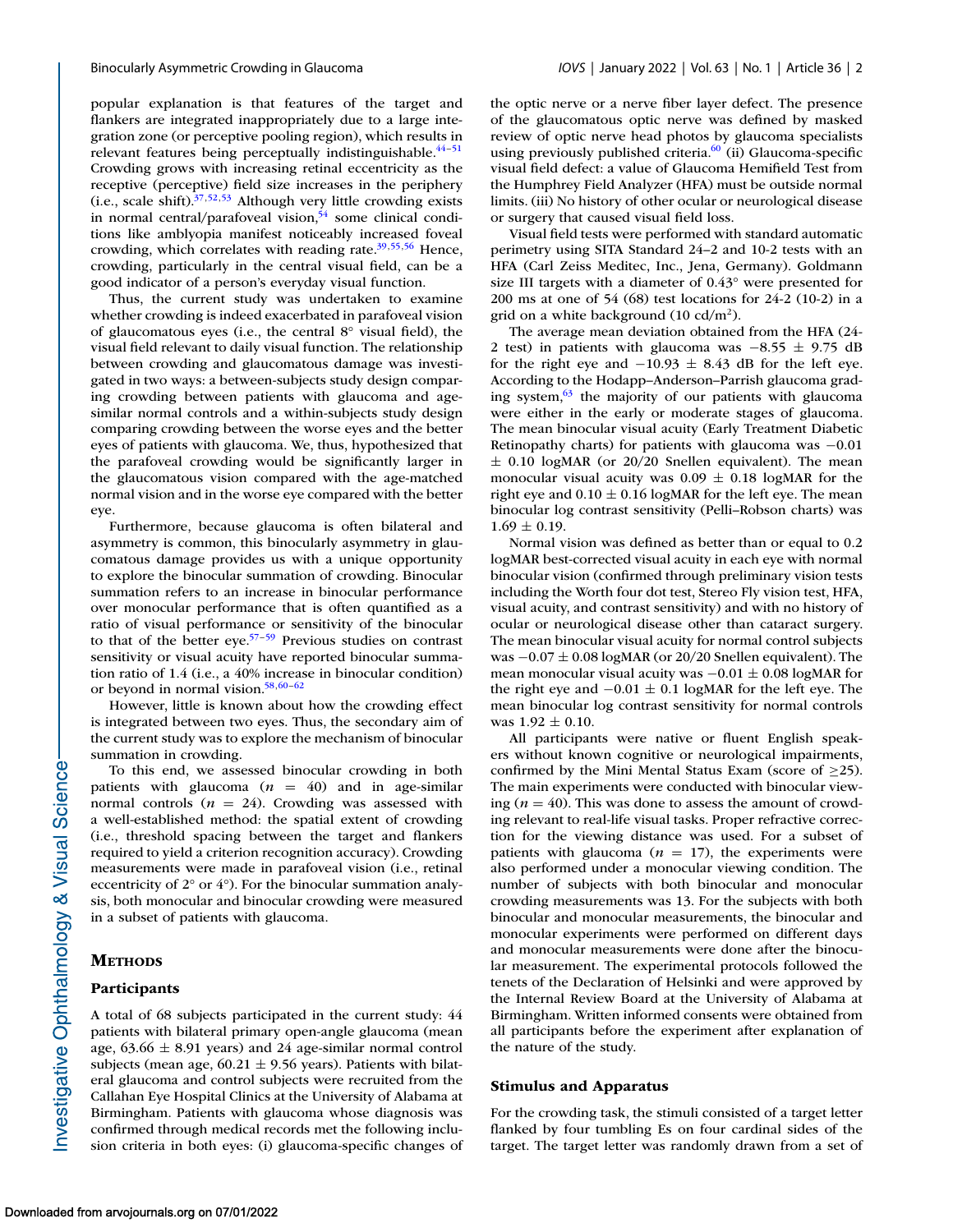<span id="page-2-0"></span>

**FIGURE 1.** Measuring crowding zone. (**A**) Task procedure for crowded and uncrowded conditions. A target letter with/without flankers was presented at the assigned location for 150 ms, which was followed by a response interval. During the response interval, participants were asked to choose the target letter they saw during the stimulus interval using a subsequent letter panel. (**B**) Stimulus for crowded condition. An illustration of the stimulus configuration for measuring the spatial extent of crowding (i.e., crowding zone). A target letter ("D" in this example) was located at one of two distances from the fixation ( $2^{\circ}$  or  $4^{\circ}$ ), and at one of four azimuth angles around the fixation ( $\theta = 45^{\circ}$ , 135°, 225°, or 315°). Four flankers ('E' rotated at four different orientations) were located at four orthogonal locations with the same distance from the target. Crowding zone represents the distance between target and flankers required to yield 79.4% letter-recognition accuracy. The larger crowding zone, the larger detrimental effect from nearby clutter.

10 Sloan letters: CDHKNORSVZ. All the letters were black on a uniform gray background  $(159 \text{ cd/m}^2)$  with a contrast of 99%, and a letter size of 0.8° (x-height). The fixation dot used in this experiment was a black circle in the center of the screen spanning 0.25° of the visual field. All stimuli were generated and controlled using MATLAB (version 8.3) and Psychophysics Toolbox extensions (version  $3^{64,65}$  $3^{64,65}$  $3^{64,65}$  for Windows 7, running on a PC desktop computer (model: Dell Precision Tower 5810). Stimuli were presented on a liquid crystal display monitor (model: Asus VG278HE; refresh rate: 144 Hz; resolution:  $1920 \times 1080$ , graphic card: 2 GB Nvidia Quadro K2000, subtending  $60^{\circ} \times 34^{\circ}$  visual angle at a viewing distance of 57 cm) with the mean luminance of the monitor at 159  $\text{cd/m}^2$ . The luminance of the display monitor was made linear using an 8-bit look-up table in conjunction with photometric readings from a MINOLTA LS-110 Luminance Meter (Konica Minolta Inc., Tokyo, Japan).

#### **Measuring the Spatial Extent of Crowding (Crowding Zone)**

The crowding effect was measured by determining the spatial extent of crowding. Threshold spacing (or crowding zone) was defined as the center-to-center distance between the high-contrast target and flankers that yields a targetidentification accuracy of 79.4%. Thus, threshold spacing becomes larger with increasing crowding. A subject's threshold spacing was estimated at eight retinal locations: two retinal eccentricities ( $2^{\circ}$  or  $4^{\circ}$ ) and four azimuth angles around the fixation (45°, 135°, 225°, or 315°) (Fig. 1), using a threedown-one-up staircase procedure $^{66}$  with a step size of 15%. The total number of staircase reversals were set to nine and the threshold spacing was determined by taking the geometric average of the last seven staircase reversals. For each retinal location, a target letter was flanked by four tumbling Es. At each block, one of the eight target locations was tested. The tested location was predetermined for each

block and counterbalanced across blocks to minimize the order effect. At the beginning of each block, to cue participants, a small red dot was shown at the target location. Then, the subject pressed a key on the keyboard to initiate the experiment block. In each trial, a target letter with flankers was presented at the assigned location for 150 ms (approximately 22 frames  $= 152.7$  ms). During the last trial of each block, the target letter was presented at the same location without flankers (i.e., uncrowded condition). Participants were instructed to fixate on a central dot during the stimulus presentation and to report the target letter they saw during the stimulus interval in a subsequent response interval (as shown in Fig. 1A) by clicking the mouse on the selected letter. No time limit was considered for the subjects' responses and they responded at their own pace. Auditory feedback was given whenever the correct answer was chosen. The spacing between the letters in the response panel was fixed and the letters in the response panel were uniformly spaced in a circle with the radius of 5° eccentricity. It should be noted that the subjects did not have to maintain their central fixation during the response interval. The time interval between the offset of the stimulus and the onset of the response panel was set to 500 ms. The task procedure was the same for monocular and binocular measurements.

A chinrest was used to minimize head movements. The experimenter visually observed subjects to confirm that fixation instructions were followed. Note that the stimulus duration (150 ms) was too short to allow for any reliable saccadic eye movements (considering the fact that the average saccades usually take about 230 ms and up to 250 ms). Therefore, the subjects knew there was no advantages in moving their eye during the stimulus duration. All subjects had practice trials for both crowding and visual span tasks before data collection. A subject's stable fixation was also monitored using a high-speed eye tracker (EyeLink 1000 Plus/Desktop mount, SR Research Ltd., Kanata, Ontario, Canada).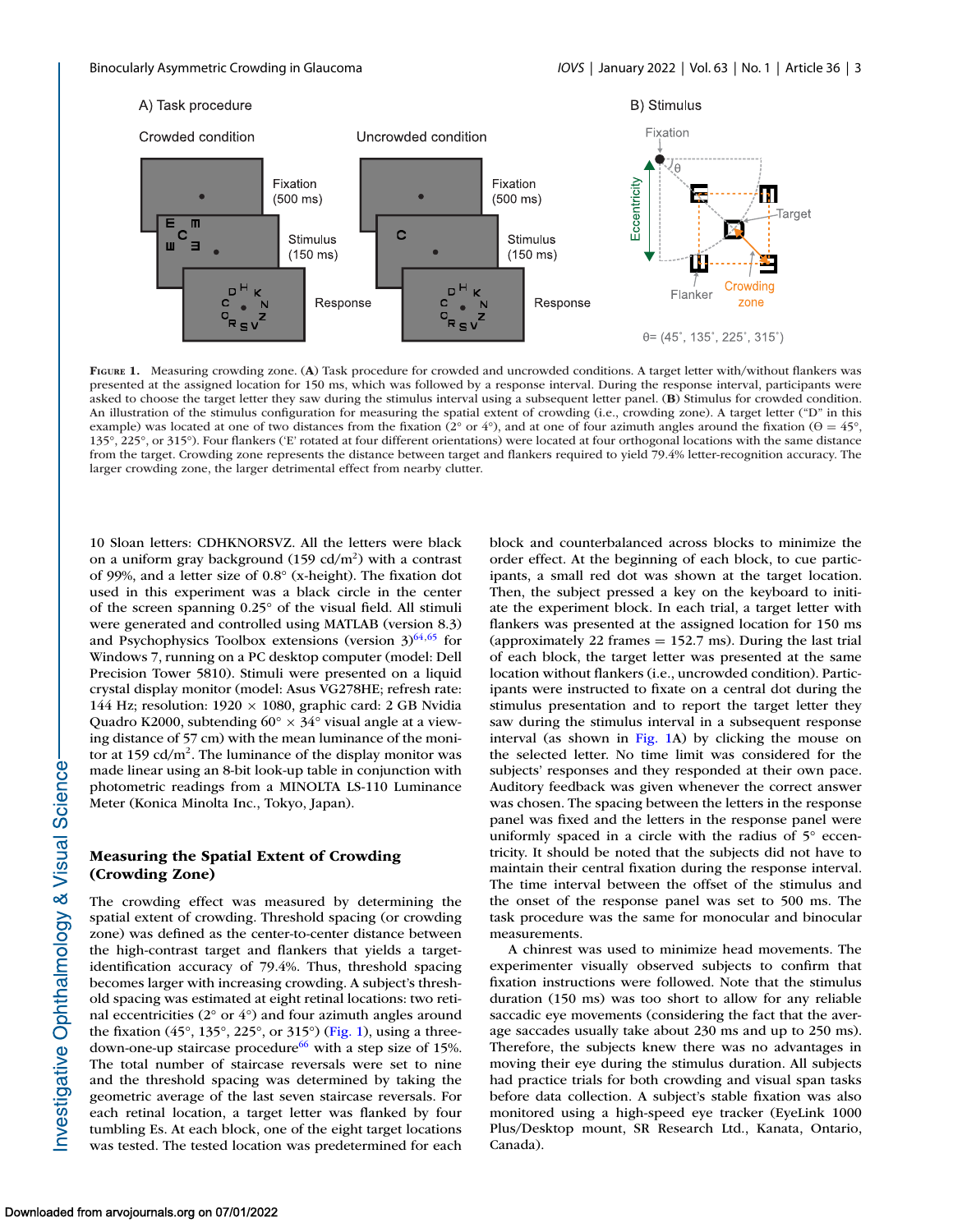#### **Data Analysis**

The normality of the data was checked using the quantile– quantile plot. To examine if there are any significant differences in crowding effect between (i) retinal eccentricities and (ii) patients with glaucoma and age-matched normal cohorts, we performed an ANOVA on crowding zone – 2 (retinal eccentricity:  $2^{\circ}$  and  $4^{\circ}$ )  $\times$  2 (subject group: glaucoma and normal cohorts) repeated measures ANOVA with retinal eccentricity as a within-subject factor. To determine which specific groups differ from each other, we also performed Tukey's HSD post hoc test. Statistical analyses were performed using MATLAB software (version (R2020b; The MathWorks Inc., Natick, MA).<sup>67</sup> The ratio between the crowding zone of the individual glaucoma subjects with respect to the average crowding of the age-matched normal control group as well as the ratio of the average of the two groups were calculated at two eccentricities (2° and 4°). To compare the binocular with monocular crowding, we categorized the data into worse and better eyes based on the crowding values (i.e., more and less crowded eyes) and calculated the average crowding for the better and worse eyes and compared them with the average binocular crowding. The binocular summation ratio of crowding is defined as the ratio of binocular crowding to the crowding of the better eye. To follow the notion that the summation ratio of more than 1 indicates the binocular summation, we used the inverse value of crowding for calculating the binocular summation ratio, that is, the binocular summation ratio  $=$  $\frac{1/binocular\,crowding}{1/better\,eye\,crowding}$ .

#### **RESULTS**

#### **Increased Binocular Crowding in the Parafoveal Vision of Patients With Glaucoma**

We first compared binocular crowding between glaucoma and normal controls to see if glaucomatous damage indeed increases the binocular crowding in parafoveal vision (i.e., the retinal eccentricity of  $2^{\circ}$  and  $4^{\circ}$ ). [Figure 2A](#page-4-0) plots the extent of binocular crowding zone (i.e., a threshold spacing between the target and flankers required to recognize the target with 79.4% accuracy) at each testing location in polar coordinates. The binocular crowding zone data from 10 exemplary individuals with glaucoma (orange lines) were compared with the average crowding of normal control subjects at different testing locations (green lines). A greater extent of crowding zone indicates increased crowding. It is apparent that the crowding zone of the patient with glaucoma is noticeably larger than that of the normal control subject at each testing location. As expected, we also observed increasing crowding zone with increasing eccentricity.

The same pattern of the results is summarized in the group average data. The left panel in [Figure 2B](#page-4-0) plots the extent of binocular crowding zone as a function of retinal eccentricity (2° and 4°) for patients with glaucoma (orange dots) and normal cohorts (green dots). Each dot represents the data point from an individual subject. The crowding zone results were averaged across the four different testing locations ( $\theta = 45^{\circ}$ , 135°, 225°, or 315°) as no significant differences were found across testing locations with the same eccentricity (2° or 4°) for both glaucoma,  $F_{(3, 156)} = 1.3$ , *P*  $= 0.28$  for 2° and  $F_{(3, 156)} = 2.27, P = 0.08$  for 4°, and normal groups,  $F_{(3, 156)} = 0.76$ ,  $P = 0.52$  for  $2^{\circ}$  and  $F_{(3, 156)} = 0.92$ ,

 $P = 0.43$  for  $4^{\circ}$ . A two-way repeated measures ANOVA showed a significant main effect of subject group,  $F_{(1, 62)}$  $=9.49, P = 0.003$ , on crowding zone. There was also a significant interaction effect between subject group and eccentricity,  $F_{(1, 62)} = 6.00$ ,  $P = 0.017$ . A pairwise comparison test further showed that the crowding zone of the glaucoma group is significantly larger than that of the normal control group for all test eccentricities ( $P = 0.001$  and 0.005 for 2° and 4° eccentricities, respectively). As shown in the right panel of [Figure 2B](#page-4-0), on average the crowding zones of the glaucoma group are 13% and 27% larger than those of the normal controls for 2° and 4° eccentricities, respectively. There was also a significant main effect of eccentricity on crowding zone,  $F_{(1.62)} = 102.94, P < 0.001$ . Consistent with earlier findings,  $37,53$  pairwise comparison test showed that the crowding zone becomes increasingly larger with increasing eccentricity for both glaucoma and normal controls (all  $Ps < 0.001$ ).

It is also noteworthy that the recognition accuracy results for the uncrowded condition averaged across two eccentricities (2° and 4°) were 95% and 98% for glaucoma and normal groups, respectively [\(Fig. 2C](#page-4-0)).

#### **Increased Monocular Crowding in the Eyes With More Severe Glaucoma**

To further confirm the effects of the glaucoma on crowding, we capitalized on the fact that the severity of glaucomatous damage tends to differ between the two eyes. Monocular crowding zone were measured monocularly at 2° and  $4^\circ$  eccentricities for a group of glaucoma subjects ( $n =$ 17) using the same experimental paradigm as the binocular crowding zone measurement. Crowding zone of the worse eye (i.e., the eye with more severe glaucomatous damage) was compared with that of the better eye. The worse and better eyes were determined based on the mean deviation value from the HFA 10-2 test (i.e., perimetry in the central 10° visual field), where more negative mean deviation is considered to be more severe glaucoma.

[Figure 3A](#page-5-0) (i) plots the extent of the monocular crowding zone at each testing location in polar coordinates for the worse (solid line) and better (dotted line) eyes of an exemplary glaucoma subject. The results of comparing the average crowding zone of the worse and better eyes for all subjects are summarized in [Figure 3A](#page-5-0) (ii). Gray circles indicate the average monocular crowding zone across different testing locations for the worse and better eyes. The extent of monocular crowding zone was compared between the worse eye (orange solid bounding boxes) and better eye (orange dotted bounding boxes) for 2°, 4°, and both eccentricities. To visualize the binocular asymmetry in crowding present in an individual subject, measurements between the two eyes of a single subject are connected by a gray solid line. We observed significantly larger crowding in the worse eyes compared with the better eyes,  $t_{(32)} = 2.34$ ,  $P < 0.05$ .

#### **No Evidence of Binocular Summation or Inhibition in Crowding**

In the foregoing session, we showed that the binocularly asymmetric glaucomatous damage brings about corresponding binocularly asymmetric crowding. This asymmetry in the monocular crowding provided us with a unique opportunity to explore the binocular combination of crowding.

nvestigative Ophthalmology & Visual Science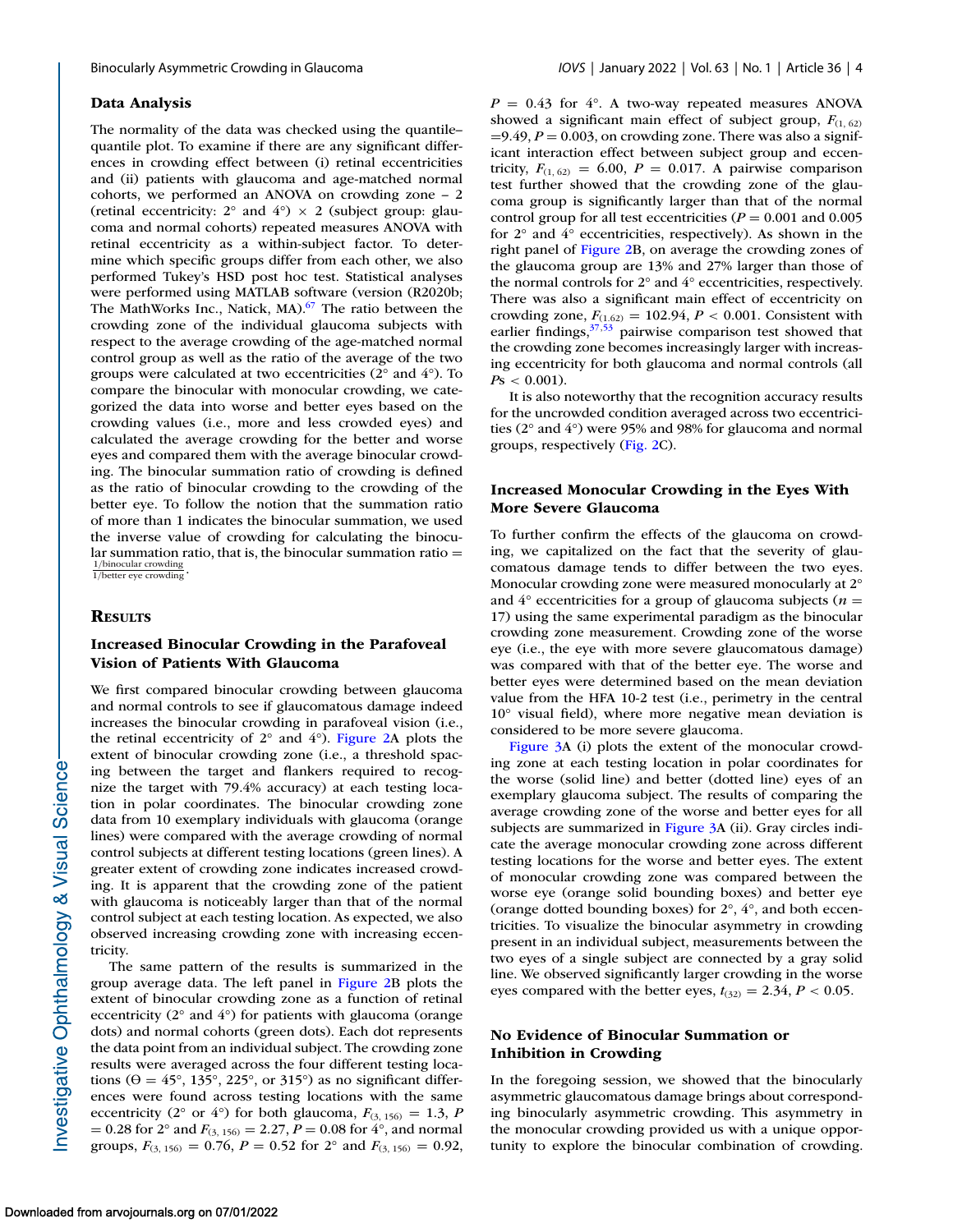#### <span id="page-4-0"></span>Binocular crowding in glaucoma vs age-similar normal controls

#### A) Exemplary subjects



**FIGURE 2.** Binocular crowding in glaucoma vs age-similar normal controls. (**A**) Exemplary subjects. The extent of crowding zone at each testing location was plotted in polar coordinates for 10 individuals with glaucoma (*orange*) and the average of normal subjects (*green*). (**B**) Group average results. (*Left*) The crowding zone averaged across testing locations ( $\theta = 45^\circ$ , 135°, 225°, or 315°) are plotted as a function of eccentricity (2° and 4°): patients with glaucoma (*orange dots*) and normal cohorts (*green dots*). Each dot represents the data point from an individual subject. (*Right*) Mean ratio of the crowding zone of patients with glaucoma to that of normal cohorts (ratio = crowding zone<sub>glaucoma</sub>/crowding zone<sub>normal control</sub>) was plotted as a function of eccentricity. Individual data points are the ratio of the crowding for individual patients with glaucoma to the mean crowding of the normal group at two eccentricities. Note that \*\* indicates statistical significance at a *P* value of less than 0.01. (**C**) Average recognition accuracy of uncrowded condition. Bar graphs represent the average recognition accuracy of uncrowded condition for glaucoma (*orange*) and normal control (*green*) groups.

Binocular summation often refers to an increase in the binocular performance over the monocular performance. We, thus, examined a potential binocular advantage in crowding. To this end, we obtained both monocular and binocular crowding measurements in a subset of patients with glaucoma (*n*  $=$  13). Binocular summation was quantified as the ratio of crowding of the binocular to that of the better eye (i.e., the eye with less crowding). A ratio value of greater than 1 would indicate binocular summation, whereas a value of equal to or less than 1 would indicate no binocular summation or inhibition. Note that, to follow the notion that the binoc-

ular summation ratio of greater than 1 indicates binocular summation, we considered the inverse values for calculating the summation ratio, that is, 1/crowding. [Figure 3B](#page-5-0) (i) shows the average of monocular crowding zone for the worse and better eyes as well as the binocular crowding zone. It should be noted that, here, the worse and better eyes are considered as the eyes with larger and smaller monocular crowding zones, respectively. [Figure 3B](#page-5-0) (ii) plots the mean and individual data of the binocular ratio for crowding. As shown in [Figure 3B](#page-5-0) (ii), the mean binocular ratio for crowding is 1,  $t_{(12)} = -0.015$ ,  $P = 0.99$ , suggesting that the binocular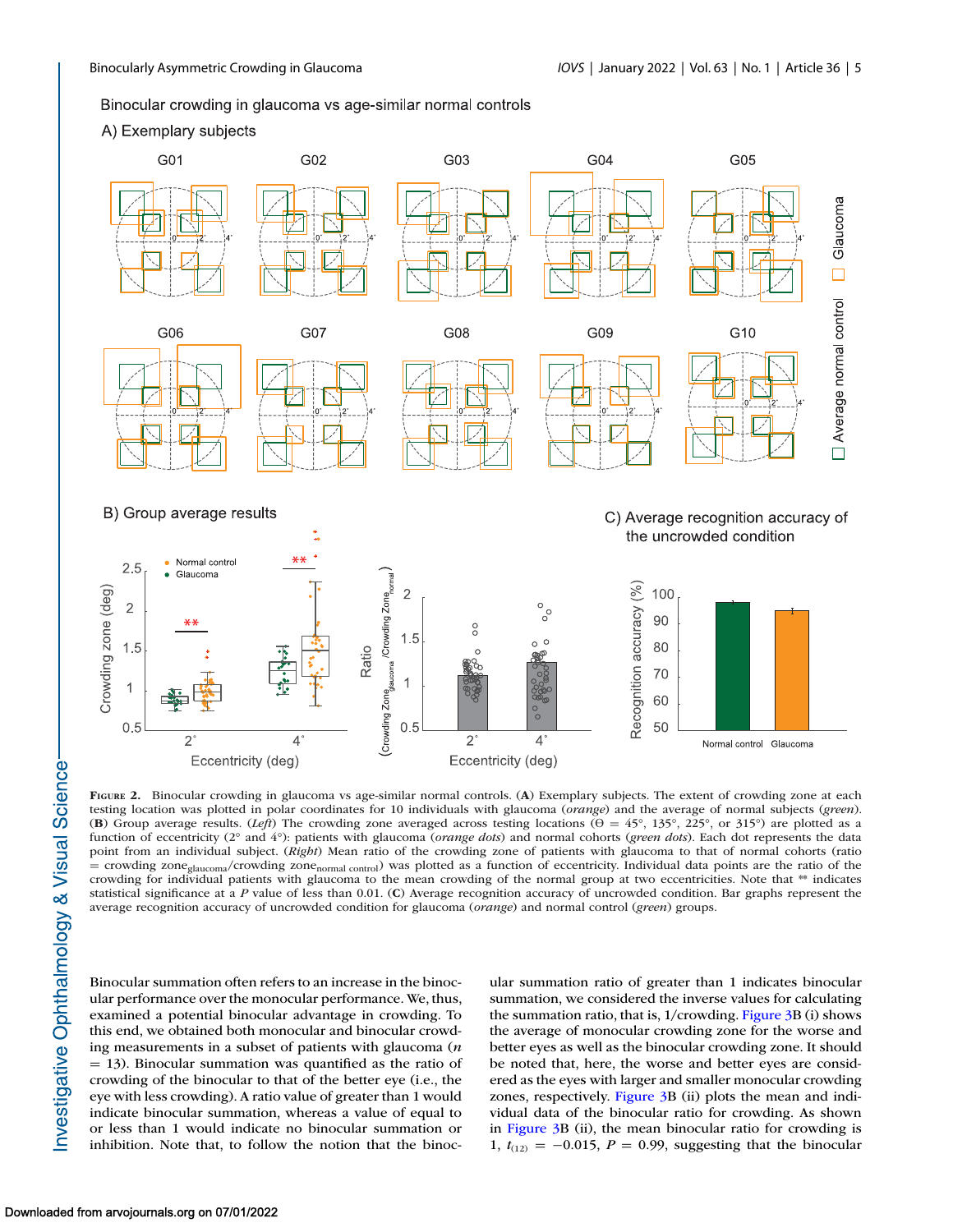#### <span id="page-5-0"></span>A) Monocular crowding in glaucoma

i) An exemplary subject



B) Binocular summation of crowding

i) Monocular vs Binocular crowding

## ii) Binocular summation ratio

 $\overline{C}$ 

g

 $\circledcirc$ 

 $\circ$  $\circ$ 



**FIGURE 3.** (**A**) Monocular crowding in glaucoma. (**i**) An exemplary subject. The extent of monocular crowding zone at each testing location is plotted in polar coordinates for the worse (*solid line*) and better (*dashed line*) eyes. (**ii**) Group average results. The extent of monocular crowding zone is compared between the worse eye (orange solid bounding boxes) and better eye (orange dotted bounding boxes) for 2°, 4°, and both eccentricities. Measurements between the two eyes of a single subject are connected by a gray solid line. Note that the worse and better eyes were determined for each subject based on the mean deviation (MD) values from HFA 10-2 test. Note that \* denotes statistical significance at a *P* value of less than 0.05. (**B**) Binocular summation of crowding. (**i**) Monocular versus binocular crowding. The boxplots represent the extent of monocular crowding zone for the worse and better eyes and binocular crowding zone. Note that here, the worse and better eyes refer to eyes with larger (more crowded) and smaller (less crowded) crowding zones, respectively. Each gray dot represents the data point from an individual subject. (**ii**) Binocular summation ratio. Binocular summation ratio defined as the crowding of the binocular to that of the better eye. Note that we used the inverse values of crowding for calculating the binocular summation ratio to follow the notion that the binocular summation ratio of greater than 1 indicates the binocular summation.

crowding follows the better eye's performance without any binocular summation or inhibition.

#### **DISCUSSION**

In this study, we showed that glaucomatous damage is associated with increased crowding even in the parafoveal region corresponding with the central  $8^\circ$  visual field (−4° to +4°). We found a statistically significant increase in the binocular crowding in patients with glaucoma relative to age-similar normal controls.

More important, to control for the possible effect of relatively higher cognitive factors such as attention or memory lapse between the stimulus interval and the response interval and low-level sensory factors such as acuity limit or decreased contrast for a peripheral target location on the behavioral results, our study design included the uncrowded experiment as a control condition [\(Fig. 1A](#page-2-0)). The results showed that both patients with glaucoma and normal controls were able to recognize a "single letter" (i.e., a target without flankers) at a given retinal eccentricity with a high level of accuracy (95% and 98% for glaucoma and normal groups, respectively). This result further assured us that our subjects had no trouble recognizing the target letter at a given retinal location when presented alone. Therefore, the observed difference in crowding between glaucoma and normal cohorts is likely to be due to the crowding effect rather than decreased acuity or contrast sensitivity at a given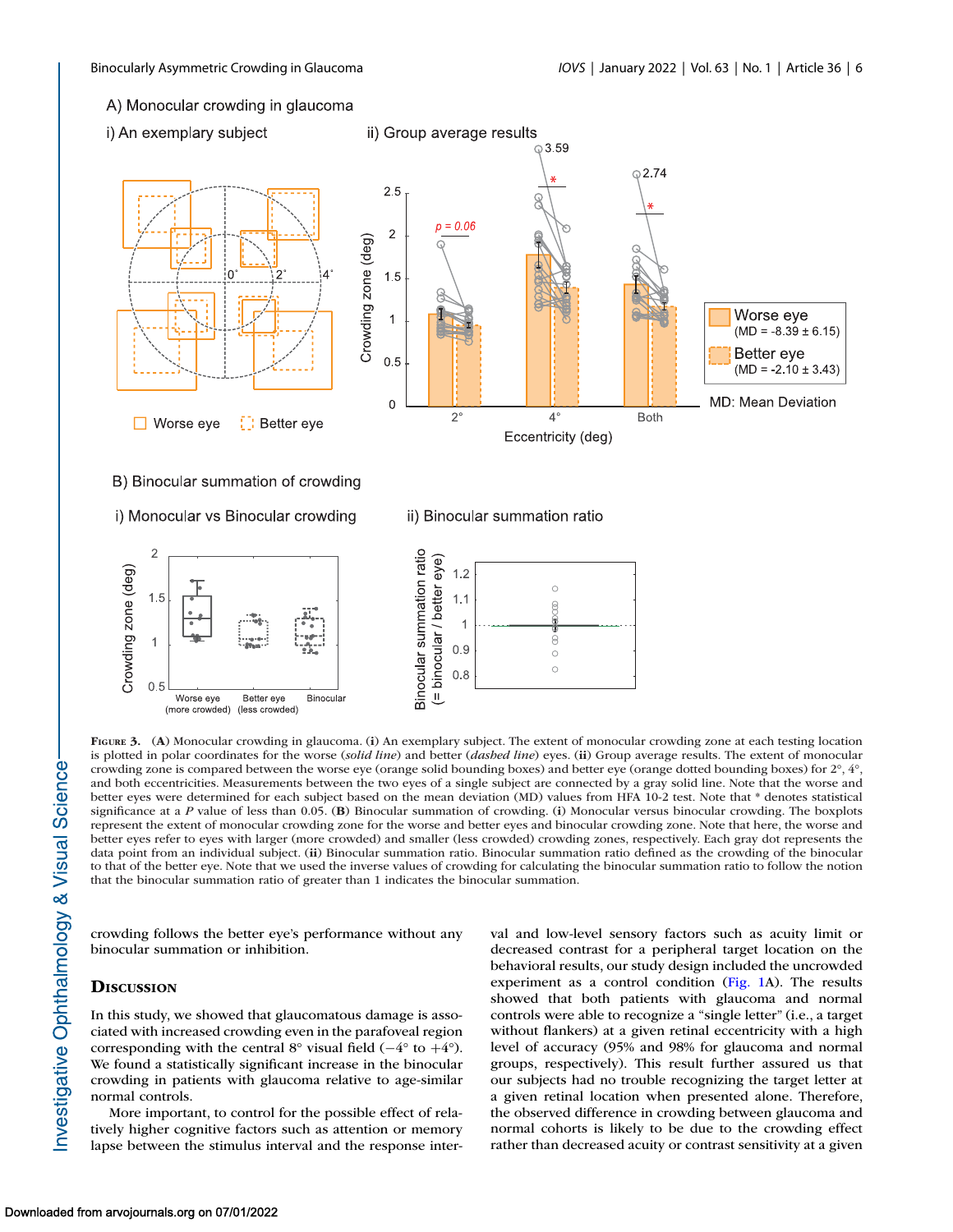target location or other high-level cognitive factors, such as a lack of attention or memory lapse. The binocular visual acuity of these patients with glaucoma (−0.01 vs. −0.07 logMAR) and log contrast sensitivity (1.70 vs. 1.92) were comparable with those of normal controls, further supporting the view that signal letter acuity or contrast sensitivity were not likely plausible explanations for our findings. It should also be noted that the time interval between the offset of the stimulus and the onset of the response panel was set to 500 ms, which is much longer than the duration that likely induces backward masking (<50 ms). We, however, cannot completely rule out the possible role of backward masking on our results. Even if backward masking had played a role, it should have affected both the glaucoma and the age-matched normal cohorts equally.

It should be noted that we compared the crowding effect between glaucomatous and normal vision under binocular viewing, because binocular visual recognition likely reflects what patients would experience in real life. However, to further investigate the linkage between the severity of glaucomatous damage on crowding, we went on to measure the monocular crowding in patients with glaucoma using withinsubjects comparison. Comparing the monocular crowding between the worse and better eyes defined by the severity of glaucoma-induced damage (i.e., mean deviation values) indeed confirmed larger crowding with more severe glaucomatous damage. This, in turn, can lead to asymmetrical monocular crowding in glaucomatous vision. Here we used this opportunity to address the question of how the binocular asymmetry in glaucomatous damage can affect the way crowding effect is integrated between two eyes (i.e., summation or inhibition).

Our findings showed that the glaucomatous vision did not exhibit binocular summation of crowding as the binocular crowding was determined by the better eye. This absence of binocular summation is consistent with a previous study done by Siman-Tov et al.<sup>68</sup>

They examined target recognition performance (in dprime) with or without distractors under both monocular and binocular viewing conditions. They found that the binocular summation was nearly absent when the target appeared in clutter for a stimulus duration of less than 240 ms. In contrast, the single target condition yielded binocular summation of about 1.4 (an 40% increase), as expected from previous findings.<sup>58,60–62</sup> Taken together, this absence of binocular summation for crowding suggests that crowding is likely to start at least before the process of binocular combination or integration known to take place or occur in the primary visual cortex  $(V1)$ .<sup>69,70</sup> It is, however, worth mentioning that a bigger sample size may be required to confirm these results in a future study.

In normally sighted subjects, crowding has minimal impact on daily central vision tasks, because very little crowding exists in foveal or parafoveal regions.<sup>38</sup> However, people with some clinical conditions such as amblyopia are known to experience considerable crowding, even in their foveal vision; their functional deficits in central vision tasks such as reading and word recognition have been shown to correlate with the increased foveal crowding. $39,55,71-73$ Because feature segmentation and integration are the core processes of visual recognition, crowding—the inability to isolate the target item from nearby distractors—is an essential bottleneck for visual recognition.<sup>38</sup> Therefore, determining whether individuals with impaired vision experience increased crowding is an important step toward a better understanding of daily pattern vision in clinical populations.

Glaucoma is typically thought to be peripheral vision loss, with central vision being preserved by the damage until the end stage of the disease. For this reason, little attention has been paid to understanding central pattern recognition function in glaucoma. However, recent research $8,11,12,14,15,74$  $8,11,12,14,15,74$ using optical coherence tomography or retinal staining techniques has demonstrated significant structural damage even in early glaucoma. Such damage includes loss of RGCs or significant shrinkage of dendritic structure and cell body of remaining cells in the macula.

Various models have been put forward to explain the phenomenon of crowding. These models include, but are not limited to, low-level feature integration, $54,75,76$  $54,75,76$  midlevel visual processing such as grouping, $77,78$  substitution, $79$ summary statistics,  $46-49$  saccade-confounded image statistics, $80$  and higher level attentional account.<sup>50</sup> Although crowding is known to be a cortical phenomenon, the question regarding the exact mechanism and locus of the crowding remains a subject of debate. Despite various accounts of crowding, there is one common thread: crowding is ascribed to signals being pooled over a greater spatial extent (extensive pooling) $81$  either owing to bottomup computations,  $35,45$  such as hardwired integration fields, and/or top-down cognitive factors,<sup>50</sup> such as a spotlight of attention.

Thus, it is reasonable to speculate that glaucomatous damage, such as loss of ganglion cells, may bring about changes in the way visual signals are integrated across space, thereby leading to changes in crowding. Numerous studies have shown alterations in spatial summation mechanisms after glaucomatous damage. Redmond et al.<sup>82</sup> reported significant enlargement of Ricco's area in early glaucoma with respect to healthy subjects. A similar increase in the extent of Ricco's area was also observed by Mulholland et al. $83$  Ricco's area is regarded as the spatial extent over which visual signals are integrated for the system to achieve threshold detectability and has been linked to ganglion cell density. It has been proposed that, to maintain threshold detectability in the presence of glaucomatous ganglion cell loss, the system actively compensates the loss by integrating signals over a larger area. $84,85$  This view is also consistent with the inverse relationship between threshold stimulus size and RGC density reported in a number of psychophysical studies. $85-87$  A close linkage between the sampling density of RGCs and the extent of spatial integration such as Ricco's area or crowding zone has also been demonstrated by the work done by our group. $35$  Furthermore, King et al.<sup>88</sup> provided the neural basis of changes in summation mechanisms following glaucomatous damage. They found that the size of receptive field sizes in the adult rat brain increases in response to experimentally induced ganglion cell death. The increase of receptive fields was proportional to the degree of glaucomatous damage, highlighting the close linkage between the size of signal integration zones and ganglion cell damage. It is also important to note that the macular RGC+ layer thickness is closely correlated with RGC counts $89-91$ : the thinner the layer gets, the more the RGCs are being lost.

We, however, acknowledge that a more quantitative relationship between the degree of crowding and severity of glaucomatous damage needs to be explored in future studies. Perhaps, a cross-sectional study with different stages of the disease progression, including preperimetic glaucoma,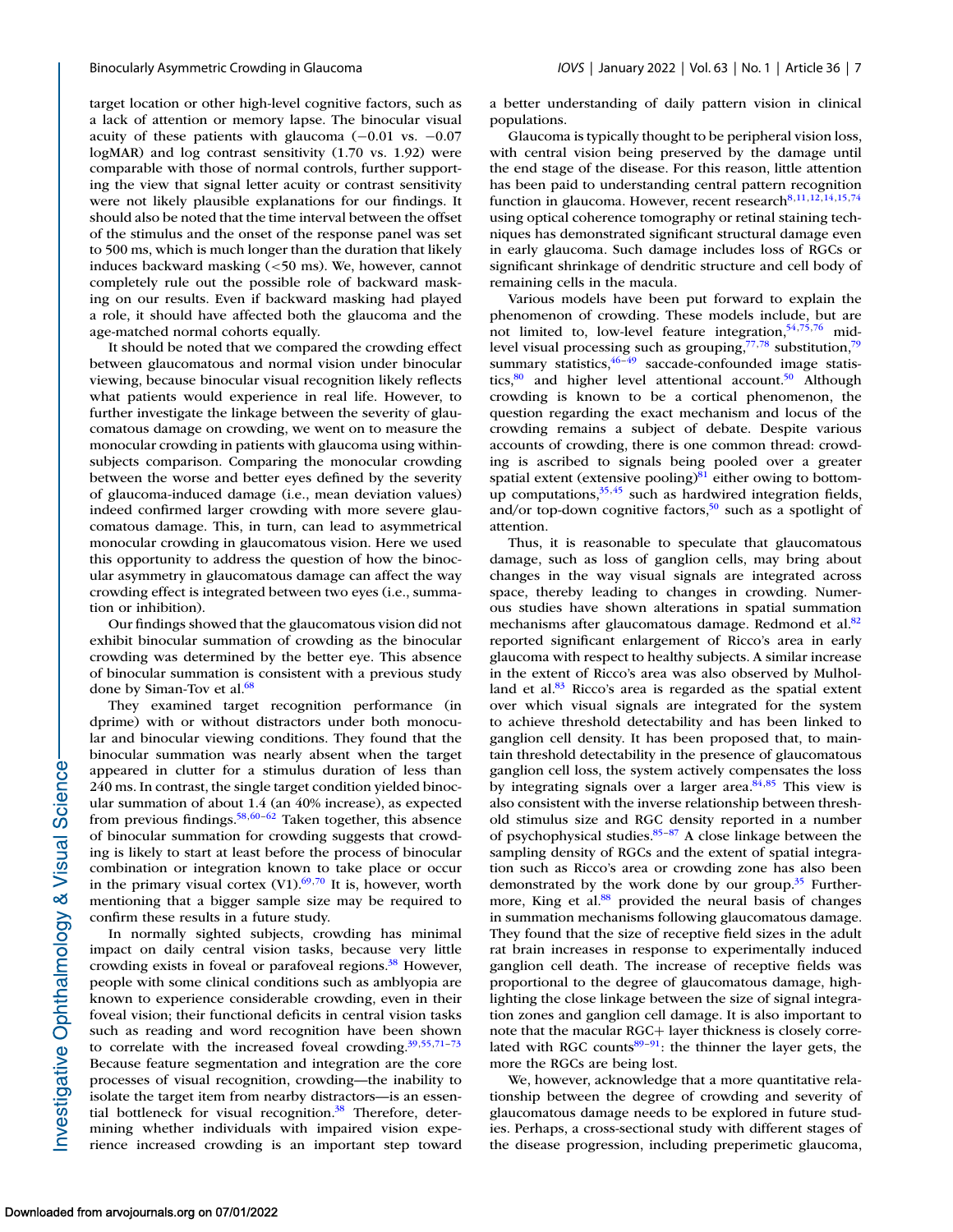<span id="page-7-0"></span>

will help us to further characterize the relationship between the two.

In summary, the current study shows that crowding is exacerbated in parafoveal vision in glaucoma and binocularly asymmetric glaucoma is associated with binocularly asymmetric crowding. Our findings are consistent with the view that glaucomatous damage brings about alterations in spatial pooling mechanisms. Furthermore, the absence of binocular summation for crowding observed in glaucomatous vision combined with the lack of binocular summation found in Siman-Tov et al.' $s^{68}$  normal healthy vision support the view that crowding may start in the early stages of visual processing, at least before the process of binocular integration takes place.

#### *Acknowledgments*

Supported by NIH/NEI Grant R01 EY027857, Research to Prevent Blindness (RPB) / Lions' Clubs International Foundation (LCIF) Low Vision Research Award, and Eyesight Foundation of Alabama.

Disclosure: **F. Shamsi,** None; **R. Liu,** None; **M. Kwon,** None

#### *References*

- 1. Friedman DS, Wolfs RC, O'Colmain BJ, et al. Prevalence of open-angle glaucoma among adults in the United States. *Arch Ophthalmol*[. 2004;122:532–538, doi:10.1001/archopht.](http://doi.org/10.1001/archopht.122.4.532) 122.4.532.
- 2. Ramulu P. Glaucoma and disability: which tasks are affected, and at what stage of disease? *Curr Opin Ophthalmol*. 2009;20:92–98, doi[:10.1097/ICU.0b013e32832401a9.](http://doi.org/10.1097/ICU.0b013e32832401a9)
- 3. Stamper RL. The effect of glaucoma on central visual function. *Trans Am Ophthalmol Soc*. 1984;82:792–826.
- 4. Stamper RL. Psychophysical changes in glaucoma. *Surv Ophthalmol*. 1989;33(Suppl):309–318.
- 5. Burton R, Crabb DP, Smith ND, Glen FC, Garway-Heath DF. Glaucoma and reading: exploring the effects of contrast lowering of text. *Optom Vis Sci*. 2012;89:1282–1287, doi:10. [1097/OPX.0b013e3182686165.](http://doi.org/10.1097/OPX.0b013e3182686165)
- 6. Quigley HA, Addicks EM, Green WR. Optic nerve damage in human glaucoma: III. Quantitative correlation of nerve fiber loss and visual field defect in glaucoma, ischemic optic neuropathy, papilledema, and toxic optic neuropathy. *Arch Ophthalmol*. 1982;100:135–146.
- 7. Elze T, Pasquale LR, Shen LQ, Chen TC, Wiggs JL, Bex PJ. Patterns of functional vision loss in glaucoma determined with archetypal analysis. *J R Soc Interface*. 2015;12:0141118, doi[:10.1098/rsif.2014.1118.](http://doi.org/10.1098/rsif.2014.1118)
- 8. Hood DC, Raza AS, de Moraes CG, Liebmann JM, Ritch R. Glaucomatous damage of the macula. *Prog Retin Eye Res*. 2013;32:1–21, doi[:10.1016/j.preteyeres.2012.08.003.](http://doi.org/10.1016/j.preteyeres.2012.08.003)
- 9. Medeiros FA, et al. Retinal ganglion cell count estimates associated with early development of visual field defects in glaucoma. *Ophthalmology*[. 2013;120:736–744, doi:10.1016/](http://doi.org/10.1016/j.ophtha.2012.09.039) j.ophtha.2012.09.039.
- 10. Anctil J-LA, Douglas R. Early foveal involvement and generalized depression of the visual field in glaucoma. *Arch Ophthalmol.* 1984;102:363–370.
- 11. Hood DC, Raza AS, de Moraes CG, et al. Initial arcuate defects within the central 10 degrees in glaucoma. *Invest Ophthalmol Vis Sci*[. 2011;52:940–946, doi:10.1167/](http://doi.org/10.1167/iovs.10-5803) iovs.10-5803.
- 12. Hood DC, Raza AS, de Moraes CG, Johnson CA, Liebmann JM, Ritch R. The nature of macular damage in glaucoma as

revealed by averaging optical coherence tomography data. *Transl Vis Sci Technol*. 2012;1:3, doi[:10.1167/tvst.1.1.3.](http://doi.org/10.1167/tvst.1.1.3)

- 13. Chen S, McKendrick AM, Turpin A. Choosing two points to add to the 24-2 pattern to better describe macular visual field damage due to glaucoma. *Br J Ophthalmol*[. 2015;99:1236–1239, doi:10.1136/bjophthalmol-2014-](http://doi.org/10.1136/bjophthalmol-2014-306431) 306431.
- 14. Hood DC, Slobodnick A, Raza AS, de Moraes CG, Teng CC, Ritch R. Early glaucoma involves both deep local, and shallow widespread, retinal nerve fiber damage of the macular region. *Invest Ophthalmol Vis Sci*[. 2014;55:632–649, doi:10.](http://doi.org/10.1167/iovs.13-13130) 1167/iovs.13-13130.
- 15. Wang M, Hood DC, Cho JS, et al. Measurement of local retinal ganglion cell layer thickness in patients with glaucoma using frequency-domain optical coherence tomography. *Arch Ophthalmol*[. 2009;127:875–881, doi:10.1001/](http://doi.org/10.1001/archophthalmol.2009.145) archophthalmol.2009.145.
- 16. Wang DL, et al. Central glaucomatous damage of the macula can be overlooked by conventional OCT retinal nerve fiber layer thickness analyses. *Transl Vis Sci Technol*. 2015;4:4, doi[:10.1167/tvst.4.6.4.](http://doi.org/10.1167/tvst.4.6.4)
- 17. Smith ND, Glen FC, Monter VM, Crabb DP. Using eye tracking to assess reading performance in patients with glaucoma: a within-person study. *Journal of Ophthalmology*. 2014;2014:120528, doi[:10.1155/2014/120528.](http://doi.org/10.1155/2014/120528)
- 18. Mathews PM, Rubin GS, McCloskey M, Salek S, Ramulu PY. Severity of vision loss interacts with word-specific features to impact out-loud reading in glaucoma. *Invest Ophthalmol Vis Sci*, 2015;27:IOVS-14-15462, doi[:10.1167/iovs.14-15462.](http://doi.org/10.1167/iovs.14-15462)
- 19. Ramulu PY, Swenor BK, Jefferys JL, Friedman DS, Rubin GS. Difficulty with out-loud and silent reading in glaucoma. *Invest Ophthalmol Vis Sci*[. 2013;54:666–672, doi:10.1167/](http://doi.org/10.1167/iovs.12-10618) iovs.12-10618.
- 20. Nguyen AM, van Landingham SW, Massof RW, Rubin GS, Ramulu PY. Reading ability and reading engagement in older adults with glaucoma. *Invest Ophthalmol Vis Sci*. 2014;55:5284–5290, doi[:10.1167/iovs.14-14138.](http://doi.org/10.1167/iovs.14-14138)
- 21. Glen FC, Crabb DP, Smith ND, Burton R, Garway-Heath DF. Do patients with glaucoma have difficulty recognizing faces? *Invest Ophthalmol Vis Sci*[. 2012;53:3629–3637, doi:10.1167/](http://doi.org/10.1167/iovs.11-8538) iovs.11-8538.
- 22. Glen FC, Smith ND, Crabb DP. Saccadic eye movements and face recognition performance in patients with central glaucomatous visual field defects. *Vision Res*. 2013;82:42– 51, doi[:10.1016/j.visres.2013.02.010.](http://doi.org/10.1016/j.visres.2013.02.010)
- 23. Kwon M, Liu R, Patel BN, Girkin C. Slow reading in glaucoma: is it due to the shrinking visual span in central vision? *Invest Ophthalmol Vis Sci*[. 2017;58:5810–5818, doi:10.1167/](http://doi.org/10.1167/iovs.17-22560) iovs.17-22560.
- 24. Chien L, Liu R, Girkin C, Kwon M. Higher contrast requirement for letter recognition and macular RGC+ layer thinning in glaucoma patients and older adults. *Invest Ophthalmol Vis Sci*. 2017;58:6221–6231, doi[:10.1167/iovs.17-22621.](http://doi.org/10.1167/iovs.17-22621)
- 25. Nelson P, Aspinall P, O'Brien C. Patients' perception of visual impairment in glaucoma: a pilot study. *Br J Ophthalmol*. 1999;83:546–552.
- 26. Aspinall PA, et al. Evaluation of quality of life and priorities of patients with glaucoma. *Invest Ophthalmol Vis Sci*. 2008;49:1907–1915, doi[:10.1167/iovs.07-0559.](http://doi.org/10.1167/iovs.07-0559)
- 27. Duke-Elder S. In: *System of Ophthalmology Vol. XI*. London: Henry Kimpton; 1969:443.
- 28. Viswanathan AC, McNaught AI, Poinoosawmy D, et al. Severity and stability of glaucoma: patient perception compared with objective measurement. *Arch Ophthalmol*. 1999;117:450–454.
- 29. Fujita K, Yasuda N, Oda K, Yuzawa M. [Reading performance in patients with central visual field disturbance due to glaucoma]. *Nippon Ganka Gakkai Zasshi*. 2006;110:914– 918.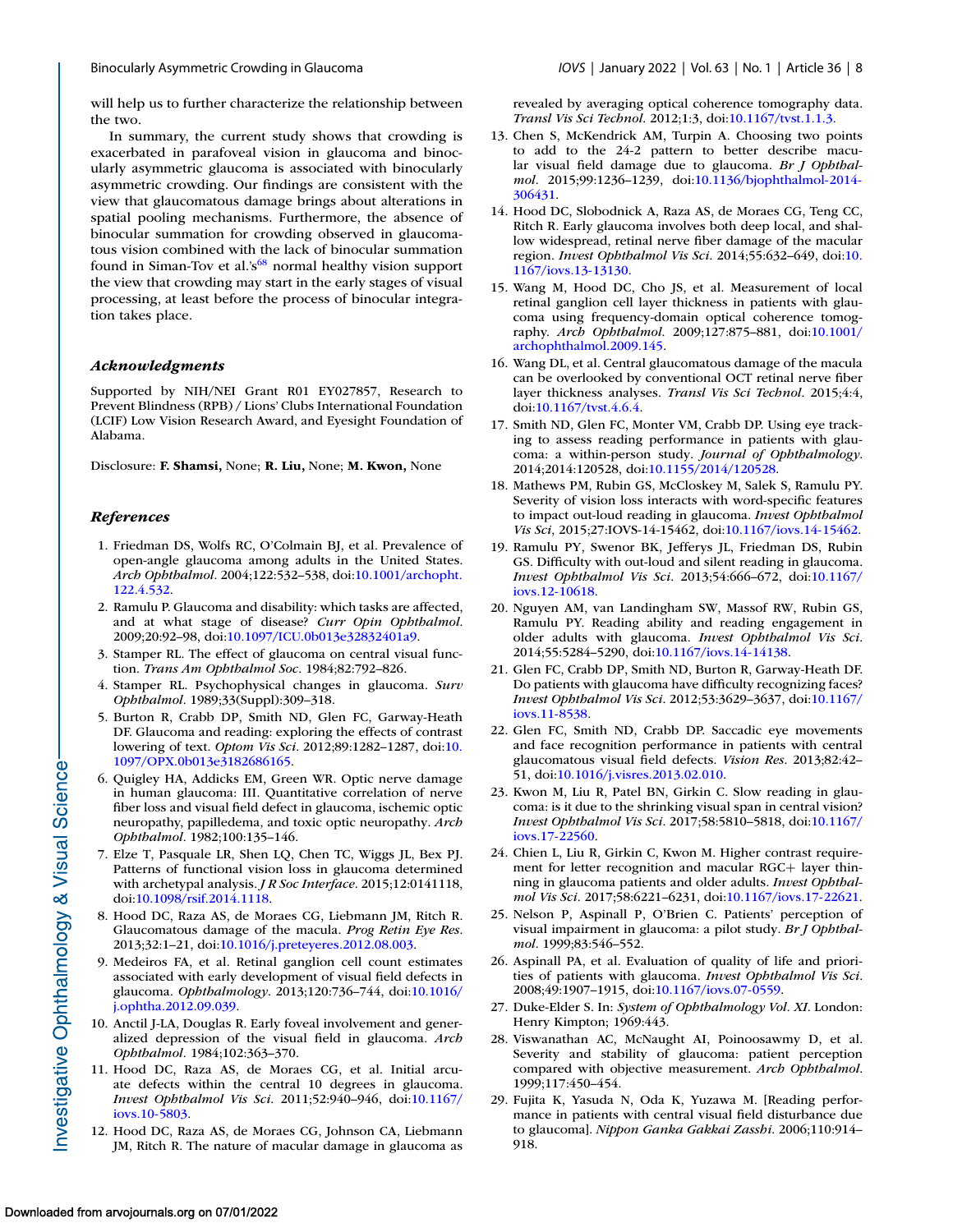- <span id="page-8-0"></span>30. McKean-Cowdin R, et al. Impact of visual field loss on health-related quality of life in glaucoma: the Los Angeles Latino Eye Study. *Ophthalmology*. 2008;115:941–948.e941, doi[:10.1016/j.ophtha.2007.08.037.](http://doi.org/10.1016/j.ophtha.2007.08.037)
- 31. Brown JC, Goldstein JE, Chan TL, Massof R, Ramulu P. Low Vision Research Network Study Group. Characterizing functional complaints in patients seeking outpatient low-vision services in the United States. *Ophthalmology*. 2014;121:1655–1662.
- 32. Ogata NG, Boer ER, Daga FB, Jammal AA, Stringham JM, Medeiros FA. Visual crowding in glaucoma. *Invest Ophthalmol Vis Sci*. 2019;60:538–543.
- 33. Stringham J, Jammal AA, Mariottoni EB, Estrela T, Urata C, Shigueoka L, Ogata N, Tseng H, Medeiros F. Visual crowding in glaucoma: Structural and functional relationships. *Invest Ophthalmol Vis Sci.* 2020;61:3214–3214.
- 34. Stievenard A, Rouland J, Peyrin C, Warniez A, Boucart M. Sensitivity to central crowding for faces in patients with glaucoma. *J Glaucoma*. 2021;30:140–147.
- 35. Kwon M, Liu R. Linkage between retinal ganglion cell density and the nonuniform spatial integration across the visual field. *Proc Natl Acad Sci USA*. 2019;116:3827–3836, doi[:10.1073/pnas.1817076116.](http://doi.org/10.1073/pnas.1817076116)
- 36. Kwon M, Patel B, Liu R, Girkin CA. The shrinking visual span may explain glaucomatous reading deficits. *Invest Ophthalmol Vis Sci.* 2016;57:1945–1945.
- 37. Bouma H. Interaction effects in parafoveal letter recognition. *Nature*. 1970;226:177–178.
- 38. Levi DM. Crowding—an essential bottleneck for object recognition: a mini-review. *Vision Res*. 2008;48:635– 654.
- 39. Levi DM, Song S, Pelli DG. Amblyopic reading is crowded. *J Vis*. 2007;7:21.21–17, doi[:10.1167/7.2.21.](http://doi.org/10.1167/7.2.21)
- 40. Pelli DG, Tillman KA. The uncrowded window of object recognition. *Nat Neurosci*. 2008;11:1129–1135.
- 41. Pelli DG, et al. Crowding and eccentricity determine reading rate. *J Vis*. 2007;7:20.21–36, doi[:10.1167/7.2.20.](http://doi.org/10.1167/7.2.20)
- 42. He Y, Legge GE, Yu DY. Sensory and cognitive influences on the training-related improvement of reading speed in peripheral vision. *J Vis*. 2013;13:14, doi[:10.1167/13.7.14.](http://doi.org/10.1167/13.7.14)
- 43. Liu R, Patel BN, Kwon M. Age-related changes in crowding and reading speed. *Sci Rep*[. 2017;7:8271–8271, doi:10.1038/](http://doi.org/10.1038/s41598-017-08652-0) s41598-017-08652-0.
- 44. Kwon M, Bao P, Millin R, Tjan BS. Radial-tangential anisotropy of crowding in the early visual areas. *J Neurophysiol.* 2014;112:2413–2422, doi[:10.1152/jn.00476.2014.](https://doi.org/10.1152/jn.00476.2014)
- 45. Pelli DG. Crowding: a cortical constraint on object recognition. *Curr Opin Neurobiol*[. 2008;18:445–451, doi:10.1016/j.](http://doi.org/10.1016/j.conb.2008.09.008) conb.2008.09.008.
- 46. Parkes L, Lund J, Angelucci A, Solomon JA, Morgan M. Compulsory averaging of crowded orientation signals in human vision. *Nat Neurosci*. 2001;4:739–744.
- 47. Balas B, Nakano L, Rosenholtz R. A summary-statistic representation in peripheral vision explains visual crowding. *J Vis*. 2009;9:13.1–18, doi[:10.1167/9.12.13.](http://doi.org/10.1167/9.12.13)
- Freeman J, Simoncelli EP. Metamers of the ventral stream. *Nat Neurosci*. 2011;14:1195–1201, doi[:10.1038/nn.2889.](http://doi.org/10.1038/nn.2889)
- 49. Greenwood JA, Bex PJ, Dakin SC. Positional averaging explains crowding with letter-like stimuli. *Proc Natl Acad Sci USA*[. 2009;106:13130–13135, doi:10.1073/pnas.](http://doi.org/10.1073/pnas.0901352106) 0901352106.
- 50. He S, Cavanagh P, Intriligator J. Attentional resolution and the locus of visual awareness. *Nature*. 1996;383:334–337, doi[:10.1038/383334a0.](http://doi.org/10.1038/383334a0)
- 51. Harrison WJ, Bex PJ. A unifying model of orientation crowding in peripheral vision. *Curr Biol*. 2015;25:3213–3219, doi[:10.1016/j.cub.2015.10.052.](http://doi.org/10.1016/j.cub.2015.10.052)
- 52. Whitney D, Levi DM. Visual crowding: a fundamental limit on conscious perception and object recognition. *Trends Cogn Sci*. 2011;15:160–168, doi[:10.1016/j.tics.2011.02.005.](http://doi.org/10.1016/j.tics.2011.02.005)
- 53. Toet A, Levi DM. The two-dimensional shape of spatial interaction zones in the parafovea. *Vision Res*. 1992;32:1349– 1357.
- 54. Pelli DG, Palomares M, Majaj NJ. Crowding is unlike ordinary masking: distinguishing feature integration from detection. *J Vis*. 2004;4:1136–1169, doi[:10:1167/4.12.12.](http://doi.org/10:1167/4.12.12)
- 55. Greenwood JA, Tailor VK, Sloper JJ, Simmers AJ, Bex PJ, Dakin SC. Visual acuity, crowding, and stereo-vision are linked in children with and without amblyopia. *Invest Ophthalmol Vis Sci*[. 2012;53:7655–7665, doi:10.1167/iovs.](http://doi.org/10.1167/iovs.12-10313) 12-10313.
- 56. Bonneh YS, Sagi D, Polat U. Spatial and temporal crowding in amblyopia. *Vision Res*[. 2007;47:1950–1962, doi:10.1016/](http://doi.org/10.1016/j.visres.2007.02.015) j.visres.2007.02.015.
- 57. Dorr M, Kwon M, Lesmes LA, et al. Binocular summation and suppression of contrast sensitivity in strabismus, fusion and amblyopia. *Front Hum Neurosci*. 2019;13:234. doi:10. [3389/fnhum.2019.00234.](http://doi.org/10.3389/fnhum.2019.00234)
- 58. Campbell FW, Green DG. Monocular versus binocular visual acuity. *Nature*. 1965;208:191–192, doi[:10.1038/208191a0.](http://doi.org/10.1038/208191a0)
- 59. Arditi AR, Anderson PA, Movshon JA. Monocular and binocular detection of moving sinusoidal gratings. *Vision Res*. 1981;21:329–336, doi[:10.1016/0042-6989\(81\)90160-7.](http://doi.org/10.1016/0042-6989(81)90160-7)
- 60. Legge GE. Binocular contrast summation—II. Quadratic summation. *Vision Res*[. 1984;24:385–394, doi:10.1016/](http://doi.org/10.1016/0042-6989(84)90064-6) 0042-6989(84)90064-6.
- 61. Blake R, Sloane M, Fox R. Further developments in binocular summation. *Percept Psychophys*[. 1981;30:266–276, doi:10.](http://doi.org/10.3758/bf03214282) 3758/bf03214282.
- 62. Baker DH, Meese TS, Mansouri B, Hess RF. Binocular summation of contrast remains intact in strabismic amblyopia. *Invest Ophthalmol Vis Sci*[. 2007;48:5332–5338, doi:10.](http://doi.org/10.1167/iovs.07-0194) 1167/iovs.07-0194.
- 63. Hodapp E, Parrish RK, II, Anderson DR. *Clinical decisions in glaucoma*. St Louis: The CV Mosby Co., 1993; 52–61.
- 64. Brainard DH. The Psychophysics Toolbox. *Spat Vis*. 1997;10:433–436.
- 65. Pelli DG. The VideoToolbox software for visual psychophysics: transforming numbers into movies. *Spat Vis*. 1997;10:437–442.
- 66. Wetherill GB, Levitt H. Sequential estimation of points on a psychometric function. *Br J Math Stat Psychol*. 1965;18:1–10, doi[:10.1111/j.2044-8317.1965.tb00689.x.](http://doi.org/10.1111/j.2044-8317.1965.tb00689.x)
- 67. R Core Team. *R: A language and environment for statistical computing*. Vienna: R Foundation for Statistical Computing. 2012.
- 68. Siman-Tov Z, Lev M, Polat U. Binocular summation is affected by crowding and tagging. *Sci Rep*. 2021;11:4843, doi[:10.1038/s41598-021-83510-8.](http://doi.org/10.1038/s41598-021-83510-8)
- 69. Barlow HB, Blakemore C, Pettigrew JD. The neural mechanism of binocular depth discrimination. *J Physiol*. 1967;193:327–342, doi[:10.1113/jphysiol.1967.sp008360.](http://doi.org/10.1113/jphysiol.1967.sp008360)
- 70. Pettigrew JD, Nikara T, Bishop PO. Binocular interaction on single units in cat striate cortex: simultaneous stimulation by single moving slit with receptive fields in correspondence. *Exp Brain Res*. 1968;6:391–410, doi[:10.1007/bf00233186.](http://doi.org/10.1007/bf00233186)
- 71. Levi DM, Klein SA. Vernier acuity, crowding and amblyopia. *Vision Res*. 1985;25:979–991.
- 72. Chung ST, Li RW, Levi DM. Learning to identify near-acuity letters, either with or without flankers, results in improved letter size and spacing limits in adults with amblyopia. *PloS One*. 2012;7:e35829, doi[:10.1371/journal.pone.0035829.](http://doi.org/10.1371/journal.pone.0035829)
- 73. Song S, Levi DM, Pelli DG. A double dissociation of the acuity and crowding limits to letter identification, and the